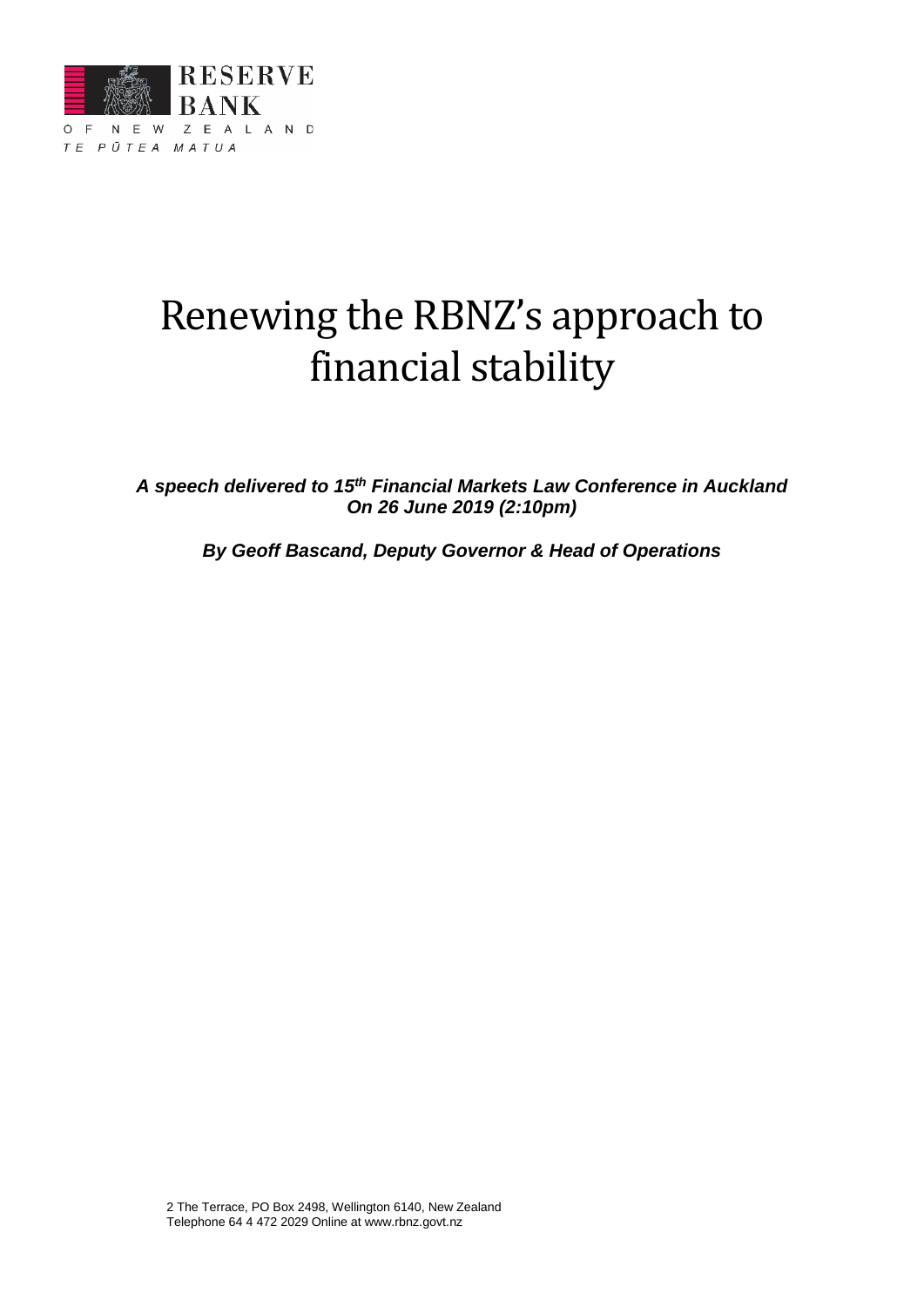# Renewing the RBNZ's approach to financial stability

Good afternoon, it's good to be here today. I'm going to talk about the Reserve Bank's role in ensuring financial stability and how our approach to prudential regulation and supervision is evolving in line with our own, and society's, risk tolerance.<sup>1</sup>

You'll hear me talk about how the Bank's approach is expanding and becoming more intensive, so that we are more active in addressing vulnerabilities in the financial sector. This is in response to our own experience, and a publicly identified need in formal reviews of our approach.2 We are building our capabilities to undertake deeper analysis of risks to the financial system and shift to a more intensive supervisory model.

It's a busy time at the Bank as we also undertake with Treasury a fundamental review of the statutory framework for delivering financial stability. The government has announced inprinciple decisions to modernise how the Reserve Bank is governed and its objectives, powers and regulatory perimeter. These decisions strengthen our financial stability focus and set the foundations for enhanced performance, capability and accountability of our financial stability functions. Our 'soundness and efficiency' objective is to be replaced with an explicit financial stability objective. The single decision-maker model is to be replaced with a governance board responsible for financial policy. And the artificial distinction between banks and non-bank deposit takers is set to be removed.

Meanwhile, we are reviewing key aspects of the regulatory system, for example upgrading the capital framework for banks and commencing a review of insurance legislation and solvency standards, while the government has declared its intention to introduce deposit insurance.

These significant developments raise the question: how do the different parts of our financial stability regime fit together?

Answering that question is not easy – financial stability is complex and we use a large number of tools to promote it. And there is no single, quantifiable numerical target like the inflation target for monetary policy. Hopefully on conclusion of my speech you will have a greater understanding of the Reserve Bank's role and where we are heading in terms of how the components of our regulatory and supervisory regime fit together.

First I'll outline why financial stability is important, the risks to the financial system and the market failures that create the need for regulation and supervision.

Next I'll set out the Bank's role, alongside regulated entities and other agencies, in supporting a dynamic and sustainable financial system and economy.

Finally I'll focus on the Bank's approach to financial stability, and the outlook in terms of regulation, supervision, strategy and the ongoing modernisation of the Reserve Bank, before covering off some recent announcements that will change the way we work.

<sup>&</sup>lt;sup>1</sup> I am very grateful to Piers Ovenden for considerable assistance in the preparation of this speech, along with valuable comments from other Reserve Bank colleagues.

<sup>2</sup> For example the IMF's FSAP recommendations.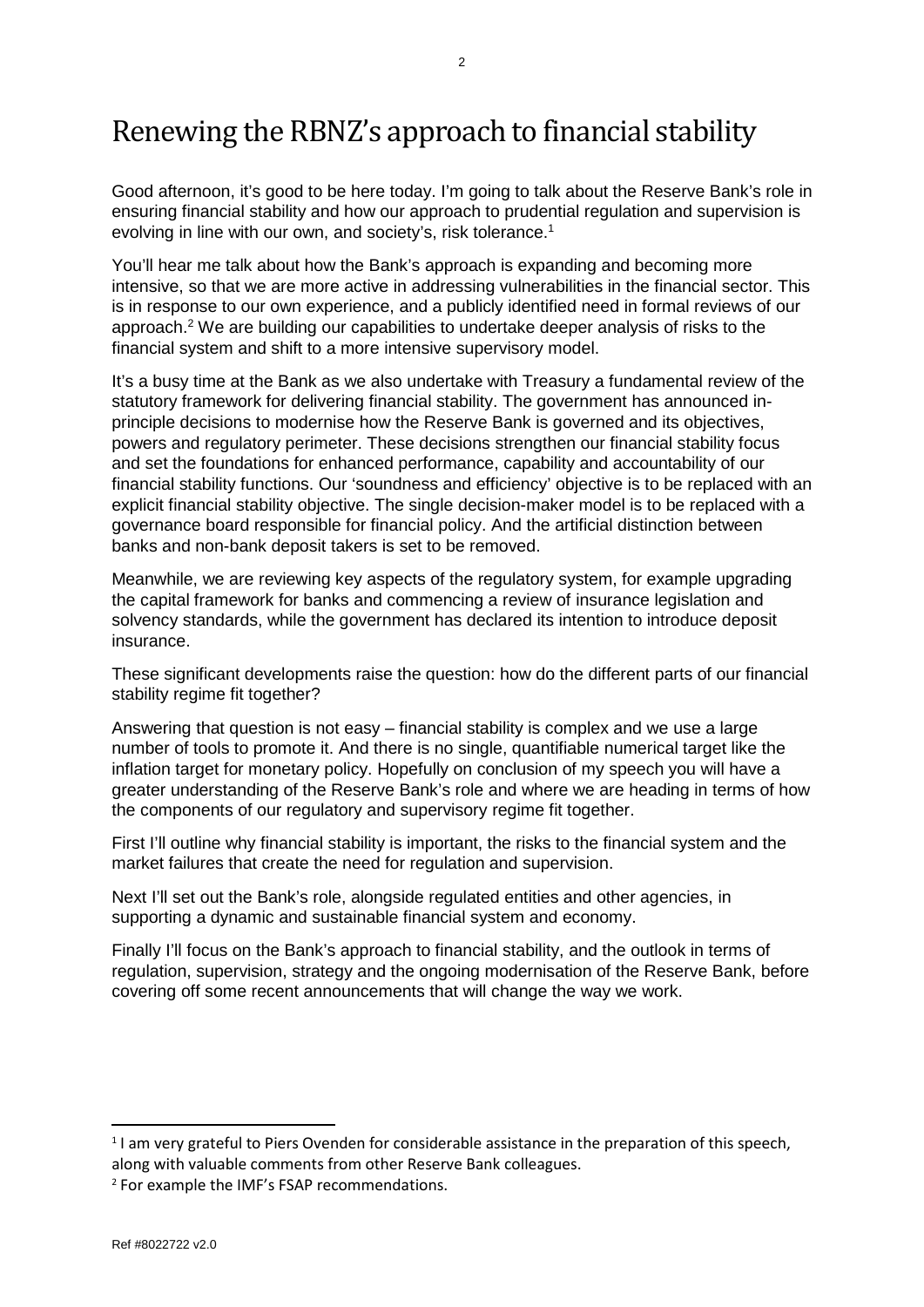#### **Part 1 – Why we regulate and supervise**

#### *Financial stability is important*

The financial system has a critical role in supporting economic activity. Households and businesses need avenues for saving and credit to fund consumption and investment, payment systems to facilitate local and international transactions, and insurance to manage their risks.

In order to facilitate economic growth, the public need to be confident that banks, non-bank deposit takers (NBDTs) and insurers can and will continue to provide these services, and that the payment and settlement systems will work as expected. The continued and reliable provision of financial services to the economy is a pre-condition for ensuring that the financial system makes its maximum contribution to the prosperity and wellbeing of all New Zealanders.

Financial stability means having a resilient financial system that can withstand severe but plausible shocks and continue to provide the financial services we all rely on. It is something we tend to take for granted – financial crises have been uncommon in this country. But evidence from a wide range of countries over many decades shows us that when they do happen, crises are damaging with long-lasting effects. They impact businesses and households, with reduced economic activity and lost output. They result in increased unemployment and costs for taxpayers. Not only that, recovery can take over a decade and is often halting in nature.

Put another way, financial instability creates inefficiency and waste on a large scale. Reducing the likelihood and severity of these episodes is therefore at the heart of our mission. Our aim is for New Zealand to have a dynamic and efficient financial system that contributes to a sustainable and productive economy.

#### *The financial system is exposed to risks…*

Risks to financial stability come from a wide range of sources. External – New Zealand's financial system is heavily reliant on external funding, which makes us vulnerable to dislocation in overseas funding markets. Domestic – risks related to lending to our dairy industry and to our already highly indebted households. And our most recent *Financial Stability Report* notes the risks from technology disruptions, misconduct and cybercrime, insurance affordability and climate change.

We also have to consider the vulnerabilities of our financial system. It is relatively small, and is dominated by a handful of institutions that have similar underlying business models. That means the distress or failure of one of the major institutions is likely to have significant implications for the system as a whole.

And we have to remain alert to new risks. History tells us that there are a wide variety of triggers for financial instability. Every financial crisis is different.

#### *…and is subject to market failures*

Financial stability is a common resource that benefits us all. But because it is a common resource, it is also prone to the tragedy of the commons – the risk that it is abused and degraded by individual agents who do not have the right incentives to look after it, or at least to internalise the cost that instability imposes on others. Viewed through this lens,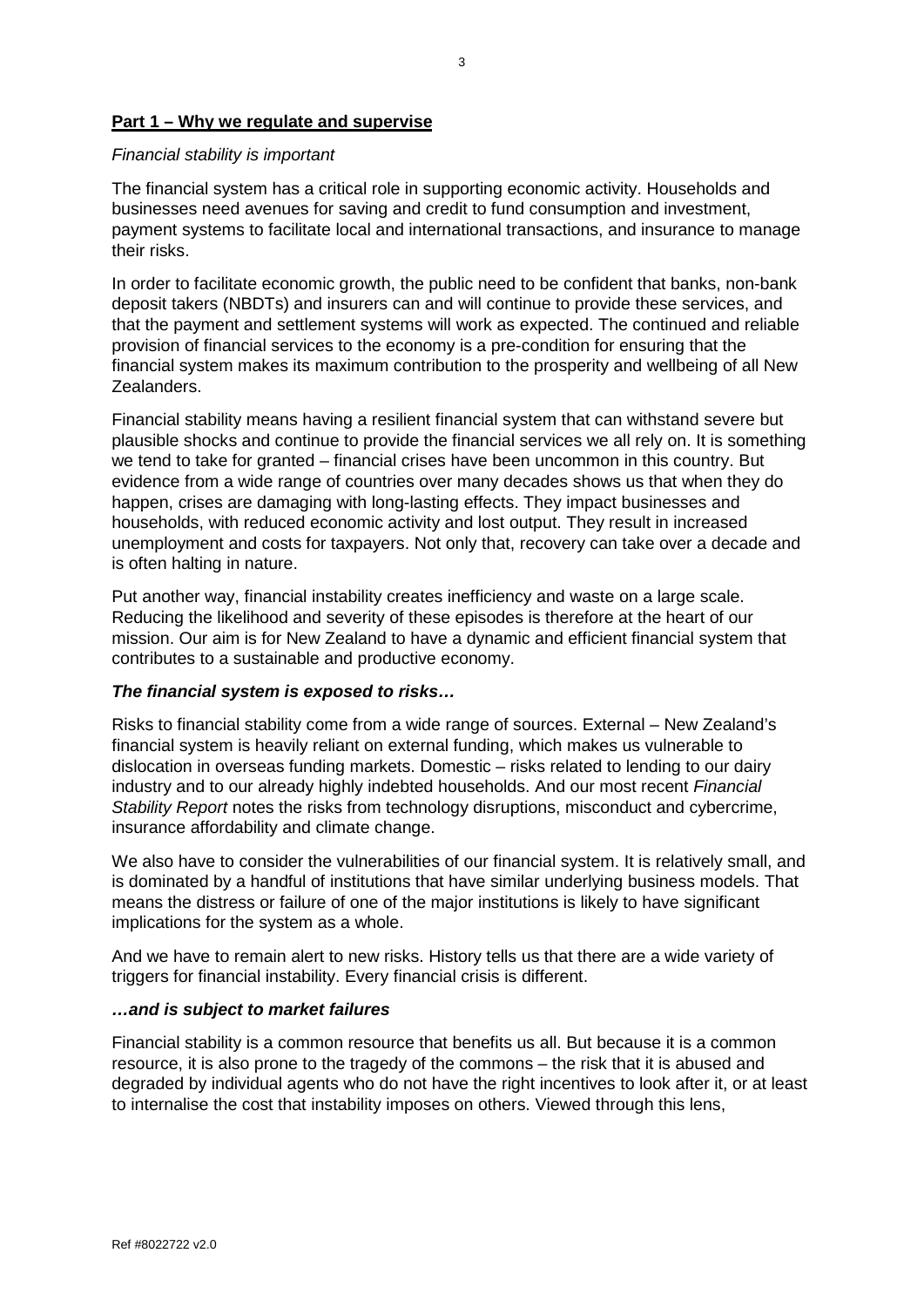maintaining financial stability depends on market participants being willing and able to identify, price, allocate and manage their risks appropriately.<sup>3</sup>

Information asymmetries – where one party to a transaction knows more than the other – exacerbate this free-riding problem. Small retail savers are likely to find it difficult to detect and price for higher risk-taking at a financial institution, although wholesale investors will exert discipline. In addition there are factors that limit the incentive for financial institutions to internalise the costs to society of a financial crisis. For example, moral hazard can result if institutions believe the taxpayer will bail them out in the event of a crisis. The larger the scale of this distortion, the greater the risk to financial stability and the greater the risk to other regulated entities, investors, depositors and ultimately taxpayers.

These structural market failures tend to be reinforced by behavioural factors. It is well recognised that individually rational people make decisions on the basis of other people's credit and risk assessments.4 This herd behaviour can create market momentum that drives the price away from the underlying risks and returns. In the absence of objective information about the fundamental economic value of an asset or trade, this reinforces the mis-pricing of risk.

Alongside herd behaviour, add myopic decision making and irrational exuberance and we are well on our way to boom-bust cycles. If asset prices rise, people borrow more and invest more heavily in that asset class. For a time, this becomes a self-fulfilling prophecy. However this also increases the risk of contagion and fire sale dynamics once market sentiment turns. As I said, financial stability is complex.

#### **Part 2 – The Reserve Bank's role**

The importance of financial stability as a common resource and the risks and market failures that it is prone to, create the need for prudential regulation and supervision. Nonetheless there is an important role for both the regulator and the regulated in ensuring that the financial stability regime is operating effectively as intended.

#### *The three pillars remain relevant…*

The three, inter-dependent, pillars of self-, market- and regulatory discipline remain relevant to our role as prudential regulator. Our regulatory actions do not occur in a vacuum, and there is an important role for regulated entities and market participants in supporting financial stability.

Market discipline refers to the influence that market participants have on a regulated entity's behaviour and risk-taking, where influence is exerted by market participants changing the cost or amount of funding they are willing to provide based on financial and other information about the entity. In a functioning market this creates an incentive for regulated entities to manage their risks appropriately. Transparency initiatives, such as the Financial Strength Dashboard and mandatory disclosure statements support market discipline<sup>5</sup>.

Self-discipline refers to a regulated entity's own processes and risk management frameworks, the responsibility for which lie primarily with its directors and senior managers. It

<sup>4</sup> See Orr (2006).

<sup>&</sup>lt;sup>3</sup> See Orr, A, 'Towards a framework for promoting financial stability in New Zealand', March 2006, <https://www.rbnz.govt.nz/research-and-publications/speeches/2006/speech2006-03-22>

<sup>5</sup> As noted earlier, market discipline works best at the wholesale level, and is less meaningful for 'Mom and Pop' savers.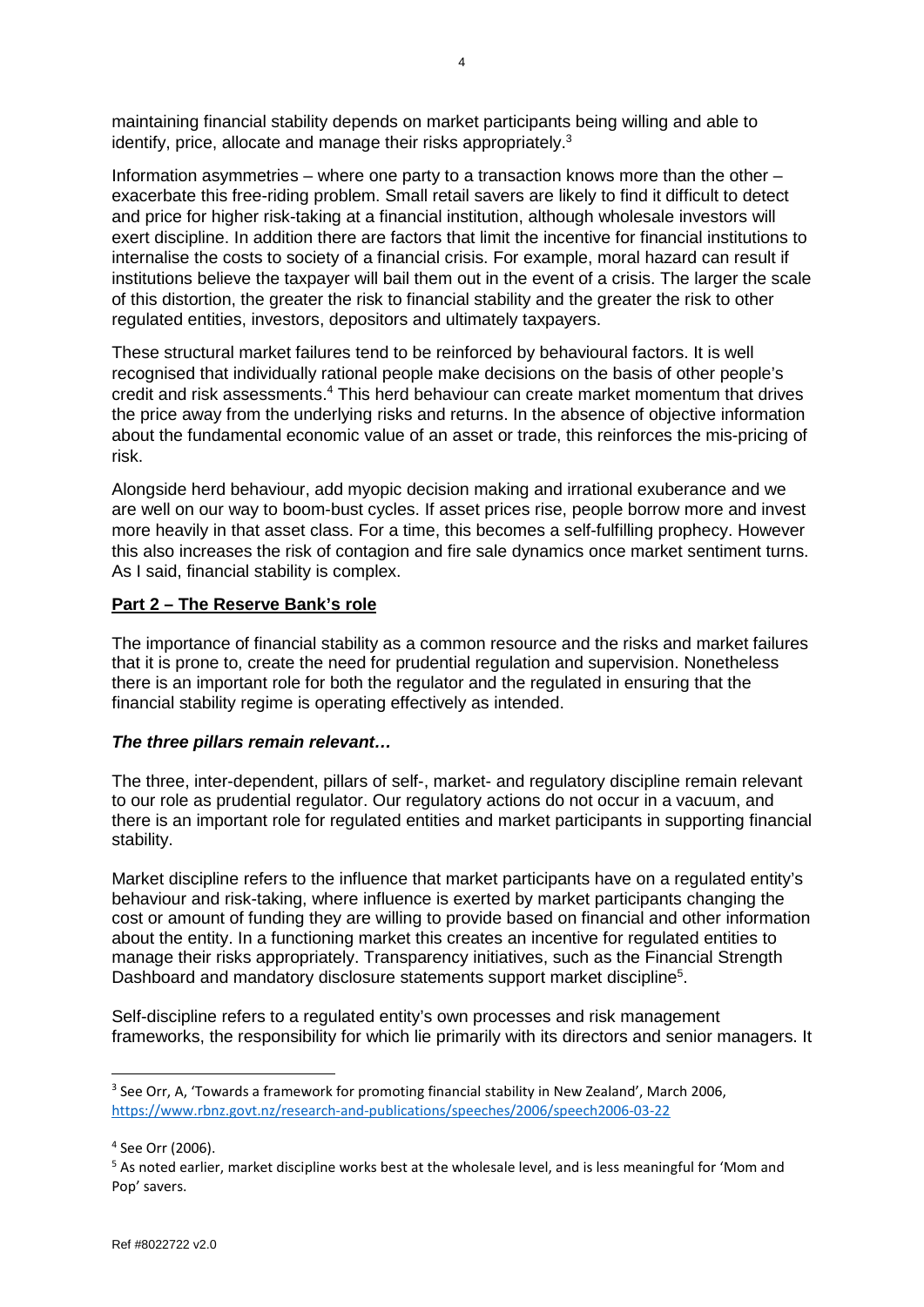remains the starting point of the Reserve Bank's supervisory philosophy. However as the conduct and culture review, the Reserve Bank's attestation review, and various regulatory incidents demonstrate, we cannot assume that it is operating as intended and that selfdiscipline is effective.

Even when market and self-discipline are effective, they are not enough on their own because of market failures.<sup>6</sup> Regulatory discipline – the imposition of requirements on regulated entities – is necessary to improve the effectiveness of market and self-discipline, and to minimise the costs of that could be visited on the financial stability commons. Our role as regulator means setting robust requirements that are fit for purpose – that address risks and market failures at source, taking into account the costs of regulation and of supervision on our regulated entities and the wider economy.

Setting rigorous but not too stringent requirements is our challenge, informed by research, experience and feedback.<sup>7</sup> We need to understand New Zealanders' appetite for risk, analyse the costs and benefits of regulatory requirements, and have processes for decisionmaking that provide confidence that in high quality decisions being made.

#### *…and we do not run a zero failure regime*

Achieving financial stability does not mean eliminating all risks. This would create inefficiencies of its own – it would potentially stifle new entrants, and remove the incentives for growth, innovation and healthy risk-taking. So we do not run a zero failure regime. Allowing institutions to fail provides the incentives for self- and market-discipline to operate effectively.

However, in order to allow individual institutions to fail we need a robust financial system that can continue to function even when individual entities are experiencing distress or failure. In those situations the Bank is tasked with minimising the impact of distress or failure of an institution on the financial system and the economy.

# *Our role is dynamic*

By necessity our role is a dynamic. The financial system is constantly evolving, as are the risks and challenges. This means that establishing baseline standards is not a set-and-forget exercise. Our requirements and expectations of regulated entities continue to evolve. While it is impossible to predict the future, it is incumbent upon us, when we do impose requirements and set expectations, to think about their effect, and how they might be adapted, in different states of the world.

# *We monitor the financial system…*

We continuously monitor the financial system in order to identify and assess:

- **Structural risks**: ever-present risks related to the composition of the financial system, in terms of its institutions, and their assets and funding. New Zealand is exposed to external shocks and standards must recognise these risks and shield the domestic system and economy.
- **Emerging risks**: risks related to traditional areas of focus like credit or funding risks, or to new and emerging technologies or to climate change. We are particularly

<sup>6</sup> Fiennes, T, 'New Zealand's evolving approach to prudential supervision', September 2016, <https://www.rbnz.govt.nz/research-and-publications/speeches/2016/speech2016-09-01>

 $<sup>7</sup>$  See Bascand, G, 'Financial Stability – risky, safe or just right?', November 2018,</sup>

https://www.rbnz.govt.nz/news/2018/11/financial-stability-risky-safe-or-just-right.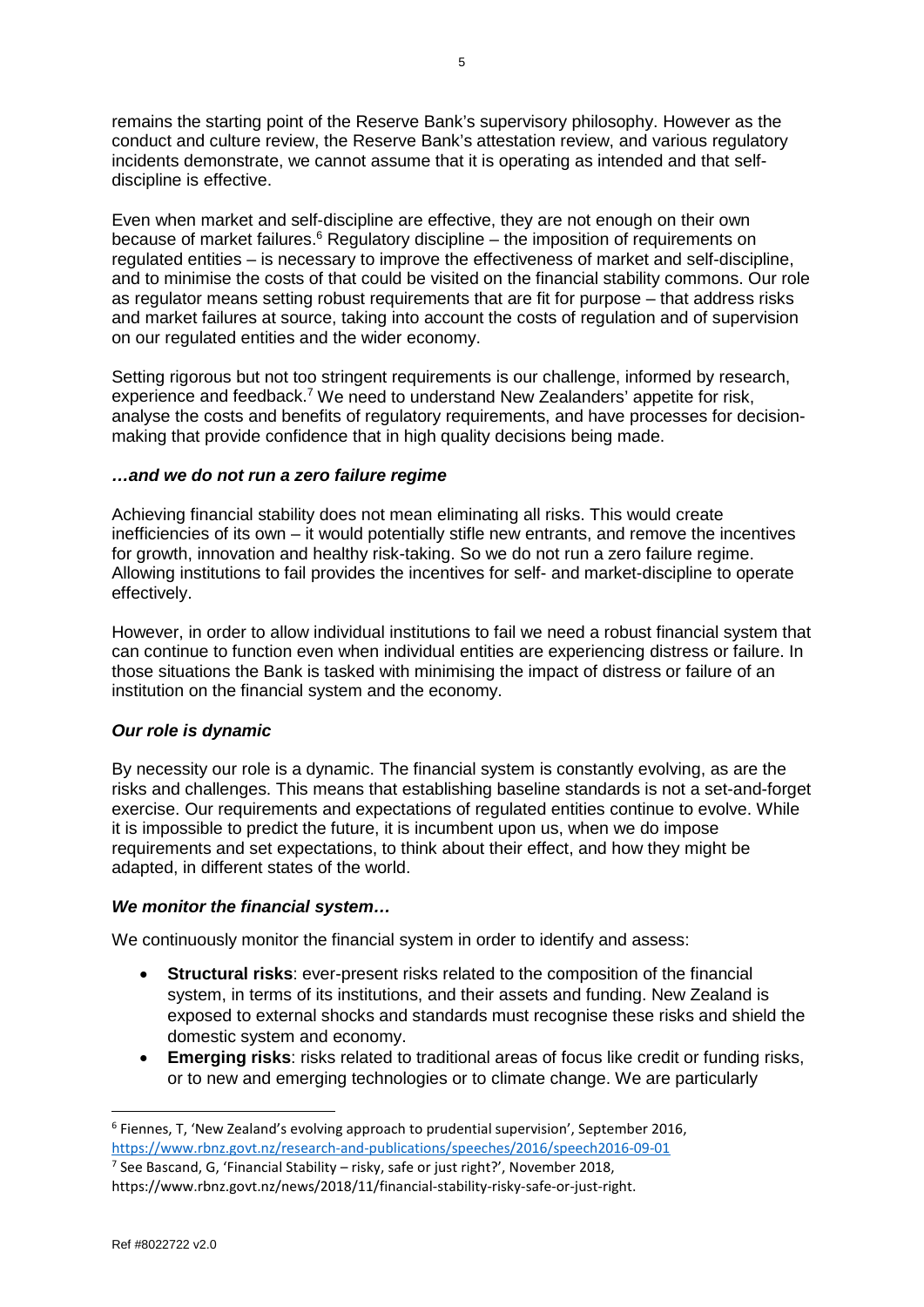focused on innovation that presents risks to the regulatory perimeter – whether institutions are operating inside or outside our supervisory and regulatory reach, and whether this is appropriate.

• **Cyclical risks**: the risk that boom-bust cycles are amplified by, and to the detriment of, the financial system, due to the procyclicality of credit and asset price growth, when the failure of participants to account for the broader economic and social costs of their actions is exaggerated.

We publish our assessment of risks in the *Financial Stability Report* both to increase awareness and so that institutions can adapt and develop resilience, and improve their selfdiscipline.

Supervision has a key role to play both in helping us understand risks to individual institutions, and question whether banks are managing those risks adequately. Our thematic reviews, where we delve into the detail of specific issues, help us and our regulated entities better understand specific risks. Our periodic stress testing, where we subject individual institutions to a significant yet plausible downturn in the economy and distressed funding markets, help us to understand the system's resilience to macro risks.



#### *…enhance the resilience of the financial system…*

We enhance the resilience of the financial system by establishing rigorous baseline requirements and ensuring these are complied with through supervision. Our baseline requirements address enduring and identifiable sources of risk to the financial system, with the aim of achieving resilience to most probable shocks or adverse events. We then adapt our regulatory and supervisory approach to reflect newly emerging and/or cyclical risks and the impact they could have on the financial system.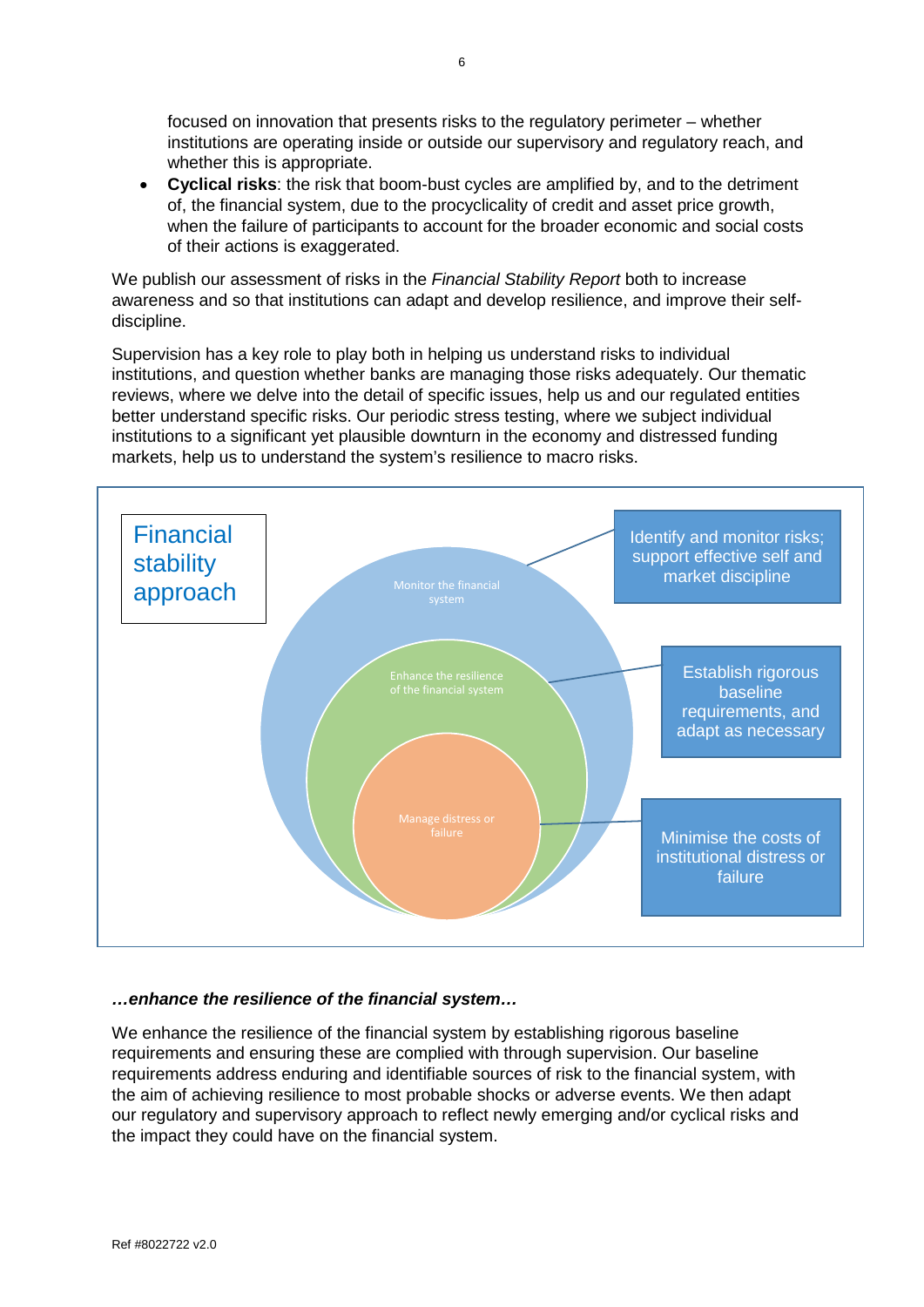For example, we require banks to meet prescribed capital and liquidity ratios to minimise the risk of insolvency due to sudden losses or a disruption in funding markets (We have been consulting on whether baseline requirements should be set to ensure solvency of the banking system in all but the rarest occasions (a 1:200 year event) or only sufficient for something more frequent). If cyclical risks become excessively heightened we can enhance resilience by increasing capital and/or liquidity ratios. We can tighten loan-to-value ratio (LVR) restrictions if we are concerned about banks' lending standards and the growth of household credit together with the risk of a correction in the housing market.

Our regulatory requirements aim to support effective self and market discipline by providing a basis for directors and the market to assess the well-being of individual institutions. Again, supervision has a key role to play, in verifying that regulated entities are complying with regulations and that self and market discipline are operating as intended.

#### *…and manage the impact of distress or failure*

Prevention is best, and most of our effort is focused there. Nevertheless, despite our efforts to monitor and enhance the resilience of the financial system, institutions may become distressed and even fail. This means we need to be well placed, in terms of information and regulatory tools, to manage these events if and when they do occur.

Supervision is crucial in helping us understand the balance sheets, operations and the risks facing institutions. This means working closely with firms on their recovery and resolution plans and having a clearly articulated ladder of supervisory intervention.

The Reserve Bank also stands ready to act as the lender of last resort in situations where a liquidity shortfall threatens the viability of solvent banks and causes a significant tightening in credit supply.

And a new element of our resolution framework is being proposed. The government has stated its intention to introduce a deposit protection regime that, in the event of failure of a deposit taking institution, would provide that deposits in the range of \$30,000- \$50,000 were insured. While protecting bank customers and taxpayers, this could make it easier to close down a failing institution, sharpen incentives on wholesale investors to exert market discipline, and help reduce the likelihood of financial instability through 'runs' on banks.

# *The Reserve Bank is uniquely placed…*

As a full service central bank we are uniquely placed to fulfil our role in maintaining financial stability. That means that, alongside our regulatory and supervisory function, we undertake monetary policy, we oversee payment and settlement systems, and we stand ready to use our markets functions to provide liquidity in exceptional circumstances.

We also have a role in promoting a vibrant and healthy financial ecosystem. This relies on the input of a wide range of stakeholders, regulators and regulated, as well as the consumers and businesses who rely on the financial system. As a member of the Council of Financial Regulators, we work with Treasury, the FMA, the Commerce Commission and the Ministry of Business, Innovation and Employment to identify, manage and address issues, risks and gaps in the financial system, so that it is both safe and efficient.

We welcome the ten year review of New Zealand's capital markets by the FMA and NZX.<sup>8</sup> Capital markets are a key component of a sound and efficient financial system – they

<sup>8</sup> NZX and the FMA have initiated an industry-led review of New Zealand's capital markets. Capital Markets 2029 is designed to deliver a ten-year vision and growth agenda for the sector. See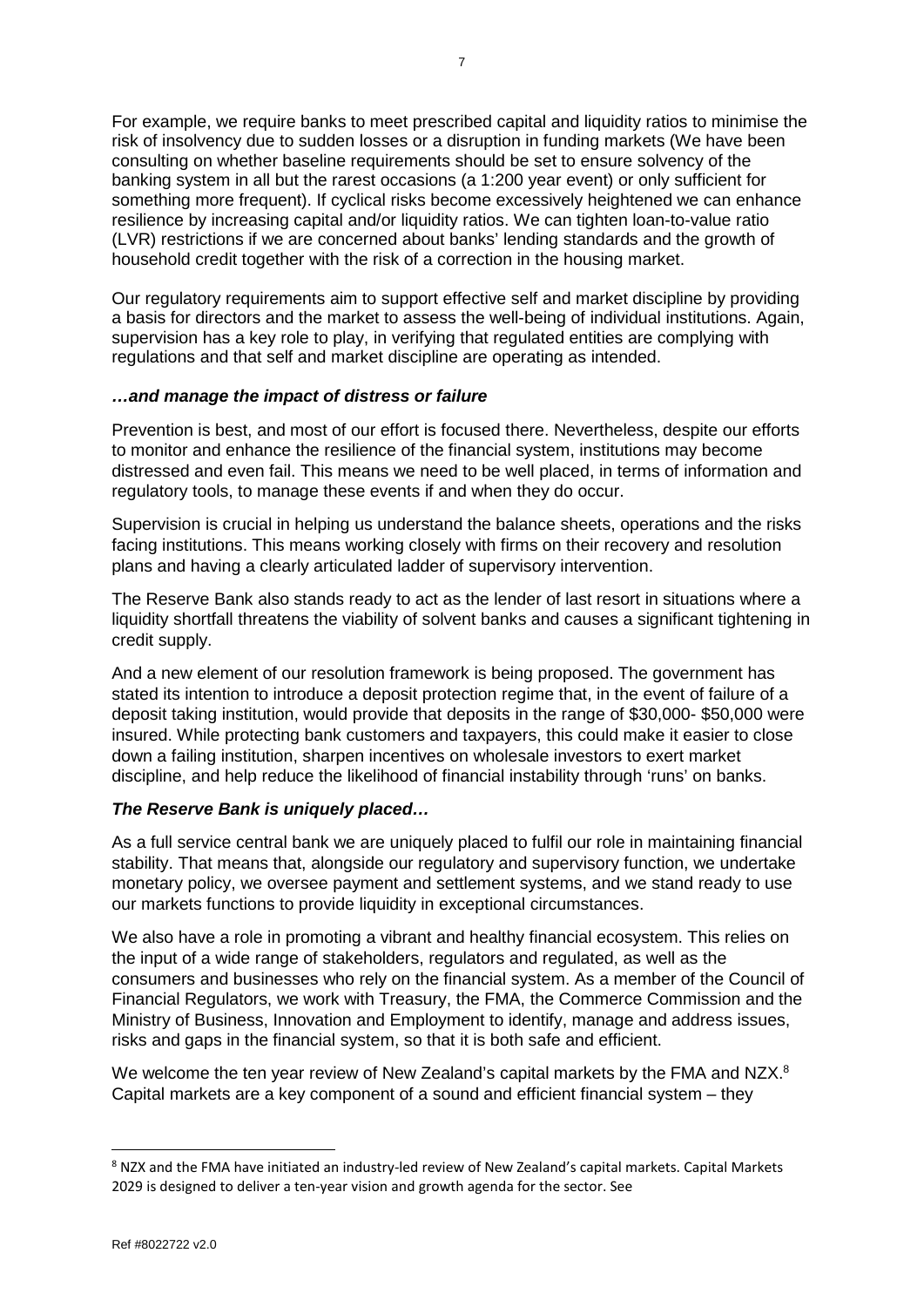diversify the funding sources that businesses rely on, and they perform a crucial function in regulated entities identifying, pricing, allocating and managing risk appropriately. That is more likely to occur when capital markets are liquid and accurately capture the fundamental value of assets.

#### **Part 3 – Our approach to financial stability**

Our approach to financial stability is expanding and becoming more intensive, in terms of both regulation and supervision. How do we operationalise our financial stability role, and what aspects of this role are changing?

#### *Our regulatory approach*

We choose the appropriate regulatory tool to address the identified risk to financial stability, bearing in mind efficiency costs, the level of effective self and market discipline, and the regulatory framework as a whole. Our requirements are complementary, with some substitutability at the margin – we view them as a package. And as I mentioned earlier, our baseline settings are not set-and-forget, we adapt them as risks and the resilience of the financial system evolve.

We are bolstering the regulatory pillar through a wide range of initiatives. Most notably we are consulting on a material increase in bank capital requirements. Bank capital is a crucially important component of the regulatory framework for banks. 'Skin in the game' reinforces self-discipline – the responsibility on boards and senior managers to manage and disclose risks appropriately. Our proposals reflect our experience and the evidence on the consequences of financial crises.

However, capital is not a complete mitigant. Our other initiatives reflect that banks can fail for many reasons. And it is not efficient to require banks to hold more and more capital in order to address all the different sources of risk. That's why we have a range of policies that aim to address potential problems at source. For example, liquidity standards are important in ensuring banks can meet their cash flow demands; outsourcing requirements are needed so that banks can continue to operate in a situation where a key service provider fails; and macroprudential interventions may be necessary during periods of excessive credit and asset price growth.

Other regulatory initiatives include new legislation to grant us more extensive powers to supervise FMIs. Given our dependence on payment and settlement systems, their lightweight regulation and supervision is a crucial vulnerability. We are working with banks and other stakeholders on a new mortgage bond standard, which will provide banks with an additional funding source, as well as provide banks and investors with a new tradeable instrument. It will also create a larger pool of standardised and transparent securities that the Reserve Bank can lend against as lender of last resort. Phase 2 of the review of the Reserve Bank of New Zealand Act is looking in more detail at our macroprudential and crisis management tools.

The table below illustrates how our prudential banking tools work together to deliver financial stability. Each of our policies contributes to financial stability by addressing a separate risk, with its own transmission channel. Some are more targeted at prevention (limiting the likelihood of a financial crisis) while others are more targeted at management (mitigating the impact of a crisis if it does occur).

https://www.fma.govt.nz/news-and-resources/media-releases/nzx-and-fma-initiate-industry-review-capitalmarkets-2029/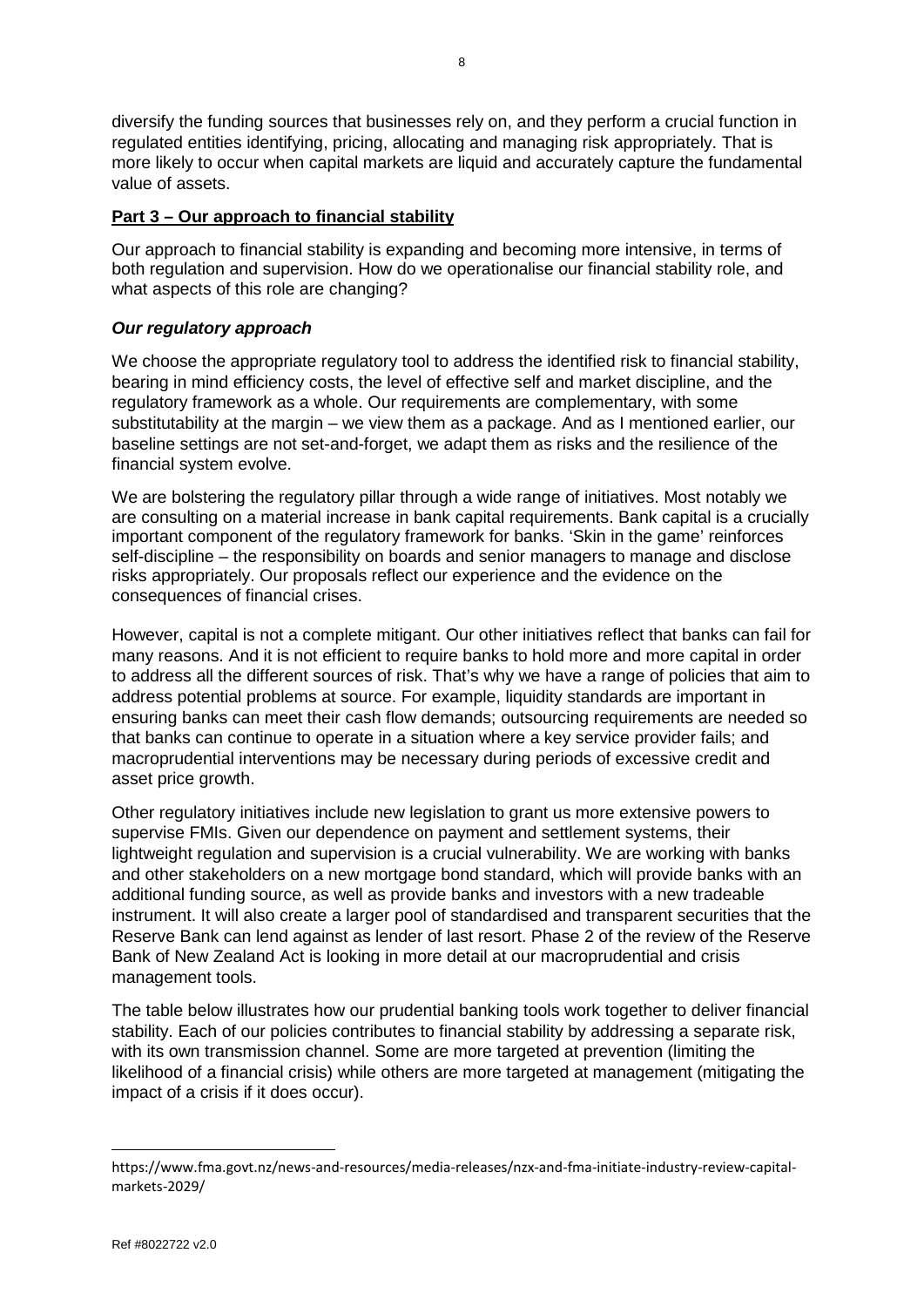|                          | <b>Purpose</b>                                                                                             | <b>Relevant tools</b>                                                                      | Impact on financial system resilience                 | Impact on wider economy                                                                                                                                    |                          |
|--------------------------|------------------------------------------------------------------------------------------------------------|--------------------------------------------------------------------------------------------|-------------------------------------------------------|------------------------------------------------------------------------------------------------------------------------------------------------------------|--------------------------|
| <b>Crisis Prevention</b> | Macroprudential policy<br>Reduce risk that the<br>financial system amplifies a<br>severe economic downturn | <b>Borrower restrictions</b><br>(LVRs)                                                     | Reduced losses in a severe economic<br>downturn       | More resilient households and banks<br>reduce potential severity of an economic<br>downturn                                                                | Supervision,<br>ove      |
|                          |                                                                                                            | Capital and liquidity<br>instruments<br>(CCyB/SCR)                                         |                                                       | Lowers incentives on banks to<br>deleverage in a downturn; supports<br>higher credit supply and economic<br>activity                                       |                          |
|                          | <b>Prudential policy</b><br>Maintain baseline resilience<br>of the financial system                        | <b>Capital buffers</b><br><b>Liquidity policy</b><br>Governance and local<br>incorporation | Banks remain solvent through the<br>economic cycle    | Maintains market confidence<br>and lowers risk of sudden increases in<br>funding costs for households,<br>businesses and the economy                       | rsight and<br>disclosure |
| <b>Crisis Management</b> | Manage and limit impact of<br>distress or failure                                                          | <b>Collateral standards</b><br>Outsourcing<br><b>Open Bank Resolution</b>                  | Banks remain functioning parts<br>of financial system | Maintains availability of credit and<br>banking services necessary for<br>economic activity<br>Mitigates costs for creditors <sup>9</sup> and<br>taxpayers |                          |
|                          |                                                                                                            | Minimum capital                                                                            | Losses absorbed first by shareholders                 |                                                                                                                                                            |                          |

 $\ddot{ }$ 

<sup>&</sup>lt;sup>9</sup> The government has announced its 'in-principle' decision to introduce deposit insurance.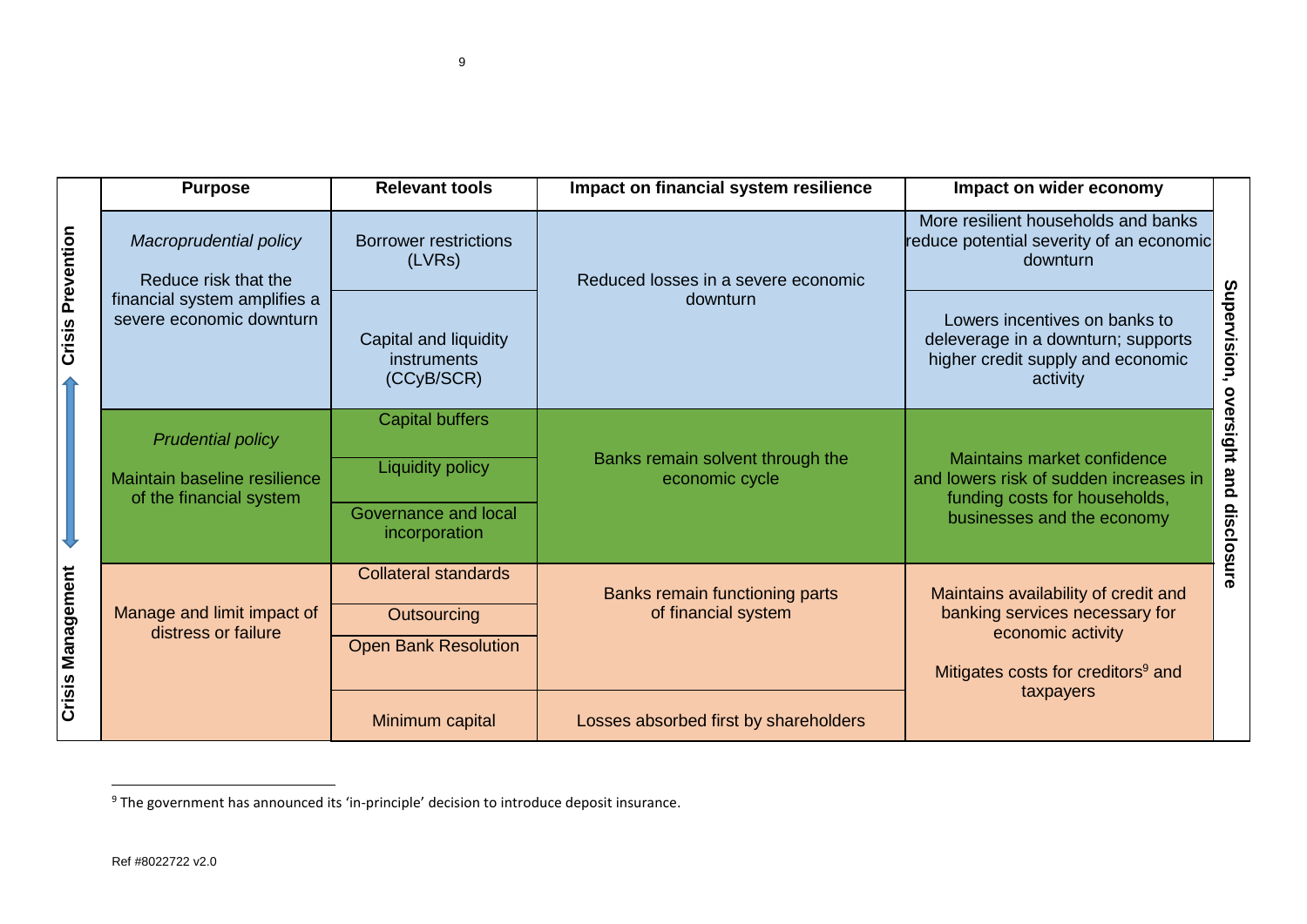There may, at the margin, be some substitutability between our different regulatory tools and settings. However, as I've said, our regulatory tools are intended to be complementary. For example, even if we have higher bank capital ratios, LVRs will continue to have a role to play if there is excessive credit growth in household balance sheets.

# *Our supervisory approach – a tougher stance*

While a robust regulatory approach gives us confidence in the financial system and its stability, it does not imply a lower level of supervisory intensity or that we can shirk our supervisory role. Our supervisory approach is intended to complement our regulatory approach in terms of its reach, and its intensity.

Supervision plays a key role in monitoring, and deepening our understanding of, the financial system and the risks it faces; in enhancing resilience by verifying that our requirements are operating as intended, and enforcing them as necessary. Supervision provides us with the necessary intelligence to manage the consequences of distress or failure of individual institutions.

Effective self-discipline is the starting point of our supervisory philosophy. Firms must want to achieve good outcomes for their customers and owners, not because regulators wish them to. We aim to leverage the incentives on directors, senior managers and shareholders to improve the soundness of institutions, and by extension the resilience of the system as a whole, as efficiently as possible.

However, our experience over the last decade has been that regulations have not always been well applied or complied with, and that tells us that we cannot rely solely on selfdiscipline. Crucially, it is not just the fact of non-compliance that concerns us – regulated entities have not been as proactive as we would have liked in identifying and remedying issues before the risks become more significant.

Last year's conduct and culture review (run jointly with the FMA) highlighted specific shortcomings in governance and risk management at banks and insurers, notably in relation to sales incentives. The court judgement on CBLI's liquidation stated that "aspects of CBLI's management had indicated a lack of commercial probity". And "a lack of candour in dealing with the company's auditors and the regulator". More recently we revoked ANZ's accreditation to model its own operational risk capital requirement because of persistent failures in its controls and attestation process. It is clear that institutional self-discipline has been lacking.

There is therefore a strong case for further increasing the intensity of our supervisory model in line with the recommendations from the IMF's Financial Sector Assessment Program (FSAP) assessment of New Zealand.10 This applies even if, on paper, individual regulated entities appear to be sound. Banks should expect our more intensive supervisory approach to apply even if capital requirements are increased as a result of the ongoing Capital Review.

Regulated entities can expect our supervision to be more intrusive, in seeking evidence that attestations are merited and verifying compliance, and that we will intervene and enforce our requirements. We will be more pro-active in holding directors and managers to account, particularly in areas where we have already identified shortcomings.

Our regulated population can expect us to continue with our thematic reviews in order to enhance self-discipline and our own understanding of risks. In the near future there will be a

<sup>&</sup>lt;sup>10</sup> Se[e https://www.imf.org/en/Publications/CR/Issues/2017/05/08/New-Zealand-Financial-Sector-](https://www.imf.org/en/Publications/CR/Issues/2017/05/08/New-Zealand-Financial-Sector-Assessment-Program-Financial-System-Stability-Assessment-44886)[Assessment-Program-Financial-System-Stability-Assessment-44886](https://www.imf.org/en/Publications/CR/Issues/2017/05/08/New-Zealand-Financial-Sector-Assessment-Program-Financial-System-Stability-Assessment-44886)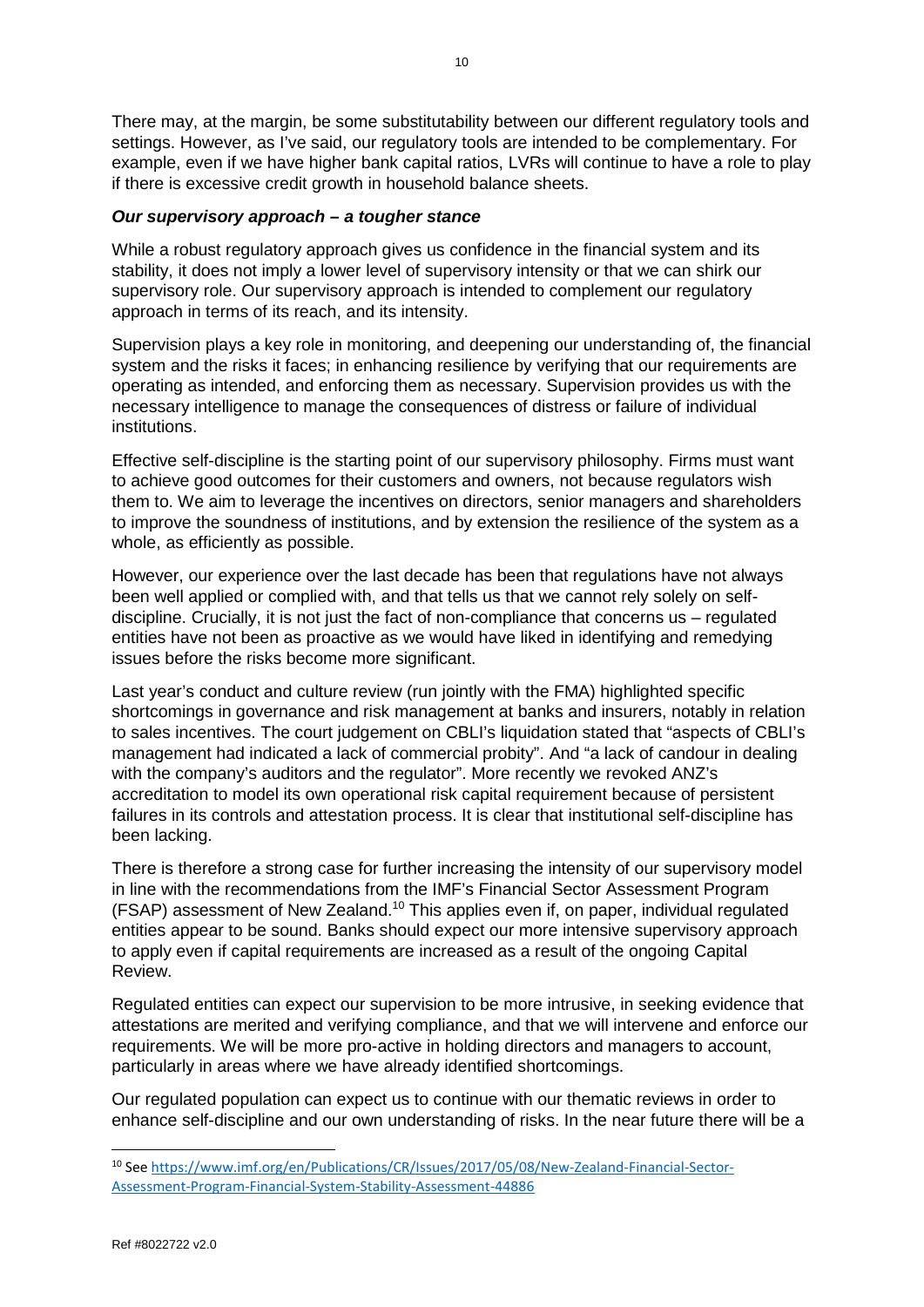thematic review on banks' liquidity standards and another on the appointed actuary regime in the insurance sector. We will continue to periodically stress test the banking system.

We are working towards more transparency about how our supervisory response would escalate if institutions come under stress. As part of the Capital Review we have sought feedback on the proposed supervisory consequences for banks if they breach their capital buffers. The starting principle is that our response will vary depending on the extent to which a bank needs to use its capital buffers to absorb losses. A minor breach of the proposed capital buffers would result in increased monitoring and potentially a formal request for the bank to submit a capital plan detailing how it planned to remedy the breach and by when. More significant breaches could result in increasingly restrictive supervisory actions and requirements.



Figure: Stylised escalated supervisory response

We continue to boost core supervisory capability in order to deliver on our supervisory approach. This means more skilled resource but it also means building and maintaining the necessary monitoring and supervisory frameworks, and it means being analytically strong, suitably sceptical, and willing to act. Being clear and up-front on our supervisory approach on our greater willingness to intervene and to enforce our requirements – is desirable not only in terms of transparency but also accountability. Setting out our approach publicly, which we will do in more detail in coming months, will help build confidence and commitment to our enhanced supervisory model.

A more intensive approach also means working more closely with industry. We are committed to establishing a 'best regulator-regulated' relationship; to open, knowledgeable and constructive discussions, recognising that that there can be a divergence of views and interests.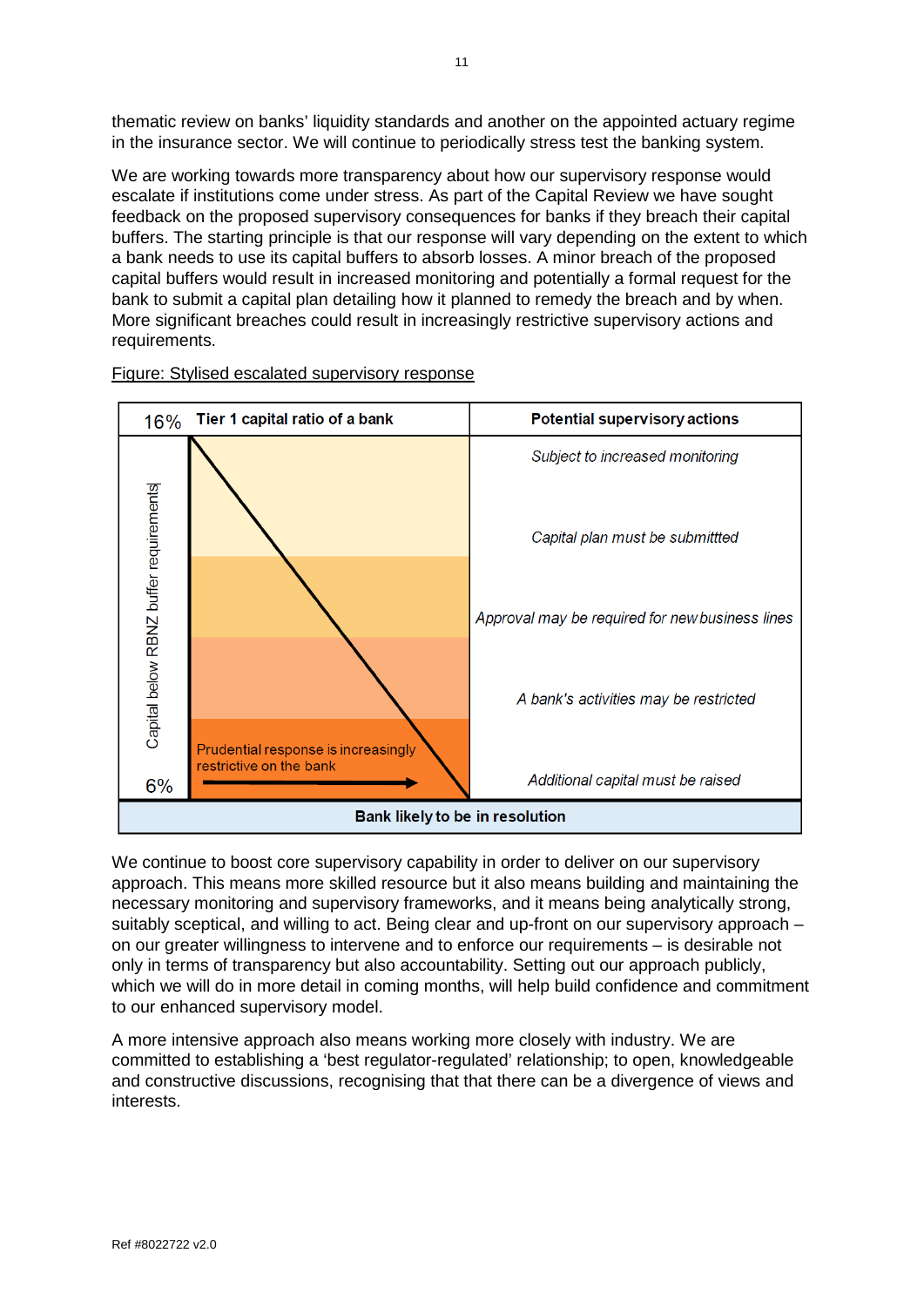#### *Modernising the financial stability framework*

Our Statement of Intent (released yesterday) outlines how we are implementing our financial stability approach within the Bank. Our vision of 'great team, best central bank' means we use and maintain rigorous and up-to-date frameworks for regulatory policy development and supervisory decisions. In doing so we take into account the best theory and evidence available. We act as responsible steward of the rules and policies which we create and apply to regulated entities. We consult openly and are committed to communicating our approach in a timely and accessible manner. We work hard to raise awareness across our regulated populations about our objectives, priorities and expectations. We foster co-operation and mutual trust among our domestic co-regulators, wider stakeholders and global peers.

Earlier this week the government announced the 'in-principle' decisions to (a) replace the Reserve Bank's 'soundness' and 'efficiency' objective with a high-level financial stability objective, (b) establish a new governance board for the Reserve Bank with statutory responsibility for financial policy, (c) merge New Zealand's two existing prudential regimes for regulating banks and non-bank deposit takers into a single regime, and (d) introduce a deposit insurance scheme. Further changes are being consulted on in the documents just released by Treasury.

The Governor is scheduled to talk on 11 July about the government's review and what that means for the future of the Reserve Bank and the prosperity and wellbeing of New Zealanders.

#### *Financial stability objective*

The new financial stability objective is consistent with how the Reserve Bank has interpreted its responsibilities to date and with our increasingly intensive approach to regulation and supervision. Financial stability – the soundness or resilience of the financial system – relates directly to the existing purpose of our prudential philosophy and is consistent with our intent to have a dynamic regulatory framework; a framework with rigorous and adaptable baseline standards and a more searching approach to supervision.

'Financial stability' has the advantage of clarity, providing a sharp focus for the Reserve Bank, but potentially downplays the importance of efficiency and dynamism that are equally relevant to our over-arching purpose: contributing to a sustainable and productive economy and the prosperity and wellbeing of New Zealanders. Aspects of efficiency – regulatory efficiency and promoting innovation and competition – are expected to be recognised through sub-objectives that are also being consulted on. Increased transparency and accountability for decision-making will also serve to ensure good regulatory decisions are made.

#### *RBNZ Governance board*

The Reserve Bank will have a new governance board, with statutory responsibility for financial policy. The board will be accountable for all prudential decisions, including regulation, supervision and enforcement, as well as crisis management. It is expected that the board will be able to delegate powers and the exercise of day-to-day functions and powers to the Governor, and in turn Reserve Bank staff (supported by internal committees as at present). The board will set our risk appetite and scrutinise management's efforts to implement it.

The new governance structure supports our vision and objectives of being a transparent and accountable organisation. Not only will the new board bring diversity of perspectives and experience to key decisions, it will set our strategic direction (our risk appetite, our policy frameworks) and explain its decisions and regulatory outcomes to a broad audience, from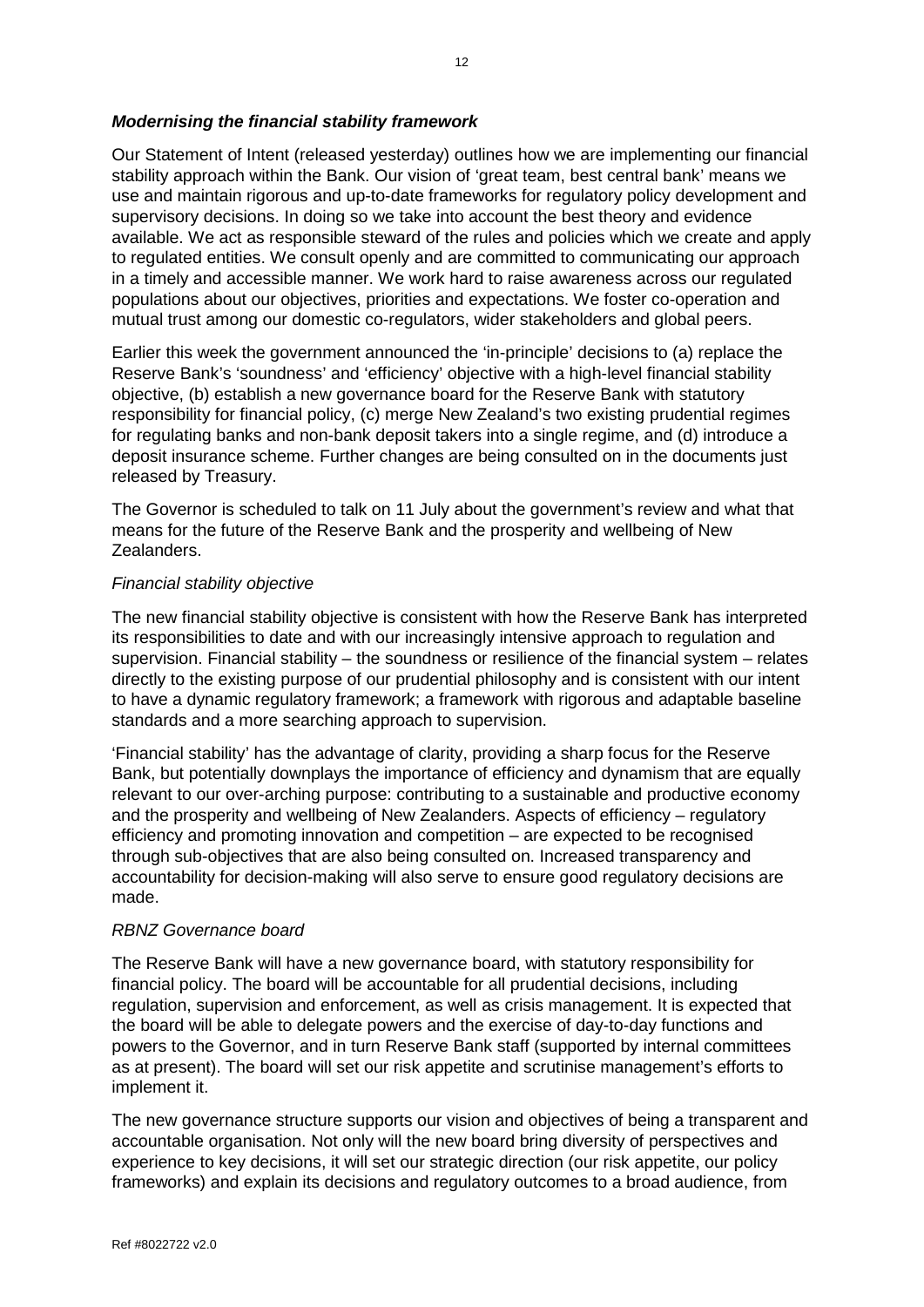the Minister of Finance and Treasury, through to regulated entities and the general public. It will also create more robust accountability by creating a clearer distinction between governance and management functions, and establishing a delegation framework.

#### *ADI perimeter*

The government's decision to merge our regimes for regulating banks and non-bank deposit takers into a single regime for deposit takers will create a simpler, more unified regime, more clearly aligned with our financial stability objective. It will minimise duplication and treat similar activities on the same basis, while continuing to allow our risk-based approach to supervision. It will also help future-proof the regime against a shift in lending and deposittaking activity from banks to finance companies that are currently outside of our banking perimeter, although in a sector as dynamic as the finance industry perimeter issues will never be settled entirely. More work will be required to design the details of this new regime, particularly to ensure that it can be applied proportionately to the biggest Australian-owned bank or the smallest credit union.

#### *Deposit insurance*

The government has proposed introducing a depositor insurance scheme with a coverage limit in the range of \$30,000 to \$50,000. There is still a great deal of detail to work through in terms of how the scheme will be funded and operate but we expect the scheme will complement our role as resolution authority. As we work through the details, we will consider the consequences of the scheme for self- and market-discipline, and the need to adapt other aspects of our regulatory and supervisory framework accordingly.

# **Part 4 – Conclusion**

Financial stability is important for New Zealand and all New Zealanders. The cost of a financial crisis would be significant and wide-ranging. Its effects – in terms of lost output and unemployment – would persist, likely for a decade or more. This means focusing not just on risks to our financial system but on the market failures that can exacerbate these risks and undermine financial stability.

The Reserve Bank's approach to maintaining and promoting financial stability in New Zealand is expanding and becoming more intensive, in terms of both regulation and supervision. We are recalibrating the rules and our enforcement of them. This is in response to our own experience and a publicly perceived need for us to do more, and better.

By necessity our approach is dynamic: we monitor and enhance the resilience of the financial system and intervene in times of crisis in order to manage the fallout. We do this through fit-for-purpose regulation and risk-based supervision. And we do so in a way where each of the moving parts is complementary in creating a financial system that is sound and efficient.

The Reserve Bank is uniquely placed to do this. As a full service central bank we can leverage our different tools and market functions. That means that, not only can we adapt our regulatory or supervisory response as circumstances dictate, we can also use our markets functions to provide liquidity to the financial system at times of stress. We work with other agencies to promote a dynamic and healthy financial system.

We are working hard to set robust requirements that address structural, cyclical and emerging risks in the financial system. Our requirements are not set and forget – we adapt them as vulnerabilities evolve and as risks emerge (and recede). Supervision has a crucial role to play in complementing the regulatory regime, and will continue to intensify. Regulated